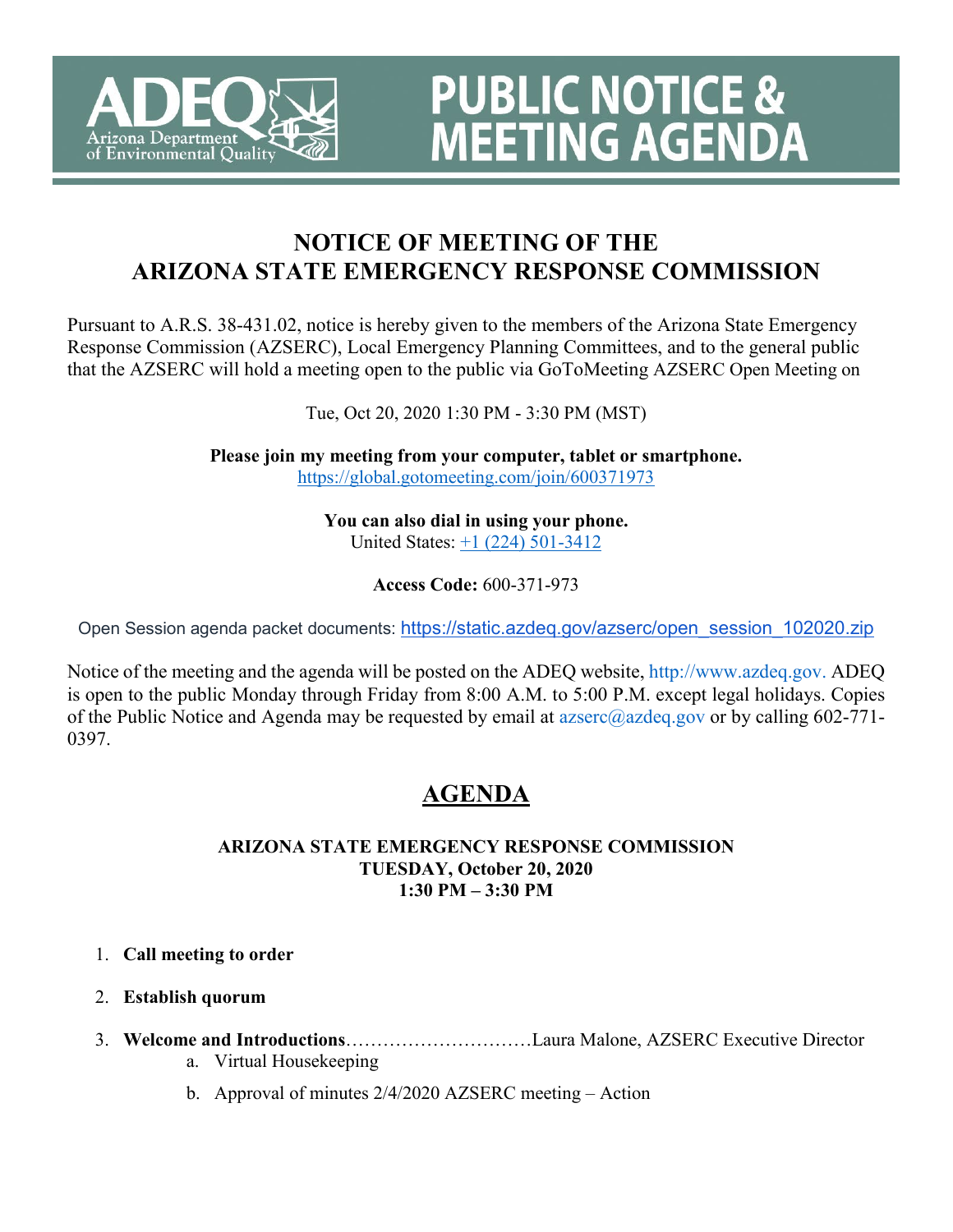- 4. **EXECUTIVE SESSION –** The Commission will enter into executive session pursuant to A.R.S. §38-431.03(A)(2) to receive and discuss information regarding HHFT which is confidential information pursuant to 49 CFR Part 1520.………………………………….…Geoffrey McCormick
	- **Roll Call –** Reconvene in open session, establish quorum…………………….……Laura Malone
- 5. **AZSERC Commission Vacant Positions** ………………………………..………….Laura Malone
	- a. **DEMA** (Wendy Smith-Reeves)
	- b. **DPS** (Colonel Frank Milstead)
	- c. Discussion/Action

### 6. **Call to SERC Members (Action Item Results)**

- *A.* **ACTION ITEM 1:** Action Item 1 **–**LEPCs to provide a list of LEPC voting members and group affiliation. *……………………………………………………….***Michele Martinez**
	- a. Discussion Action
	- b. LEPC Membership Applications Action
- **B. ACTION ITEM 2**: Develop specific criteria (eliminate exceeds criteria) and a process for Commission/Staff to review LEPC's emergency response plans. Include a timeline for each step of the process. Develop a standard work for emergency response plan review. Develop a summary/checklist for how the emergency response plans are performing include in the standard work. Present the summary/checklist to the SERC quarterly. **…….….Chris Nutter**
- **C. ACTION ITEM 6:** Research the process of how SERCs in other states review LEPC's emergency response plans…**………………………..……………………………Chris Nutter**
	- a. Discussion Action
- **D. ACTION ITEM 3**: Clarify the role of the Commission for reviewing emergency response plans. Research what the responsibility of the Commission is when the emergency response plans do not meet the required minimum criteria. Identify a corrective action process and time line**. ………………………………………………………………………Michele Martinez**

In accordance with A.R.S. § 49-125. **Comprehensive emergency response plans**

• The commission shall review the plan and make recommendations to the committee on revisions that may be necessary to ensure that it meets the requirements of this article or any rules adopted under this article.

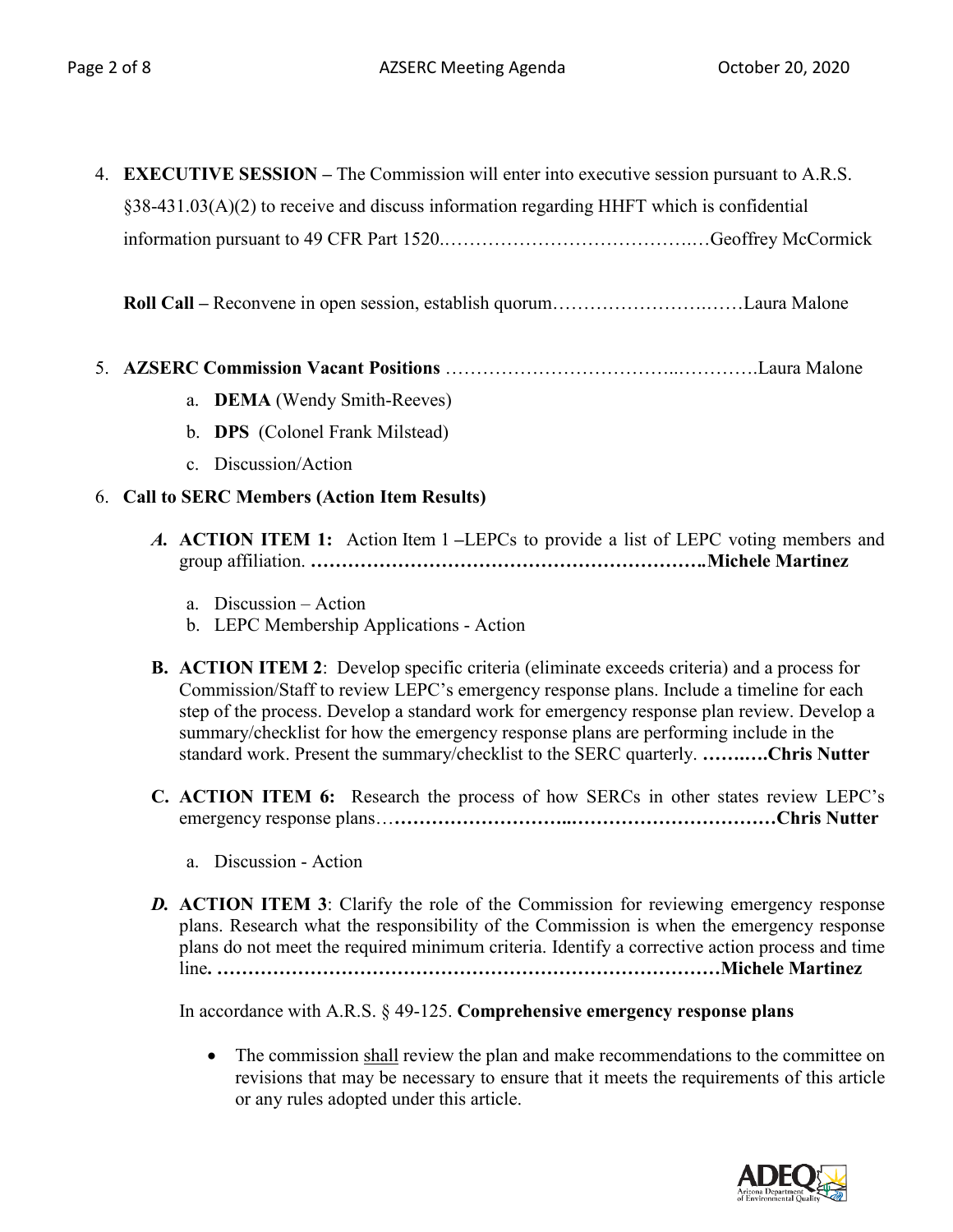• The commission shall endeavor to review each plan within a sixty day period and provide comments or recommendations for modifications within that period. The commission shall establish a period of time, not normally to exceed sixty days, for the committee to resubmit the emergency plan.

# • CRITERIA:

E. Each emergency plan **shall** include provisions listed in section 303C of title III and, in addition, shall include:

1. Identifying the heads of the emergency response organizations for designated areas or local governments in the district who shall make determinations necessary to implement the plan.

2. A description of specialized equipment, facilities, personnel and emergency response organizations available in the district to respond to releases subject to this section.

3. Mutual aid agreements with other districts, and the allocation of emergency response resources for responding to releases subject to this section, if applicable.

AND

## **R8-4-105. Local Emergency Response Plan**

C. An LEPC shall submit a copy of the emergency response plan prepared under subsection (A) or (B) to the Commission. D. Within 60 days after the Commission receives a copy of an emergency response plan under subsection (C), the Commission staff shall: 1. Review the emergency response plan and make recommendations for revisions necessary to ensure that the emergency response plan complies with law and coordinates with the emergency response plans of adjoining emergency planning districts; and 2. Return the emergency response plan and recommendations to the LEPC. E. An LEPC shall ensure that the emergency response plan prepared under subsection (B) and reviewed and amended under subsection (D) is incorporated into the county's emergency operations plan in accordance with county procedures

Commission Staff Responsibility:

- If the Commission staff finds that the plan contains deficiencies, they shall provide their analysis/findings to the Commission. The Commission shall then review the findings, discuss and vote on how to proceed.
- The Commission may give direction to staff to allow the LEPC to make the changes. Should the LEPCs not comply within the allotted time given, the

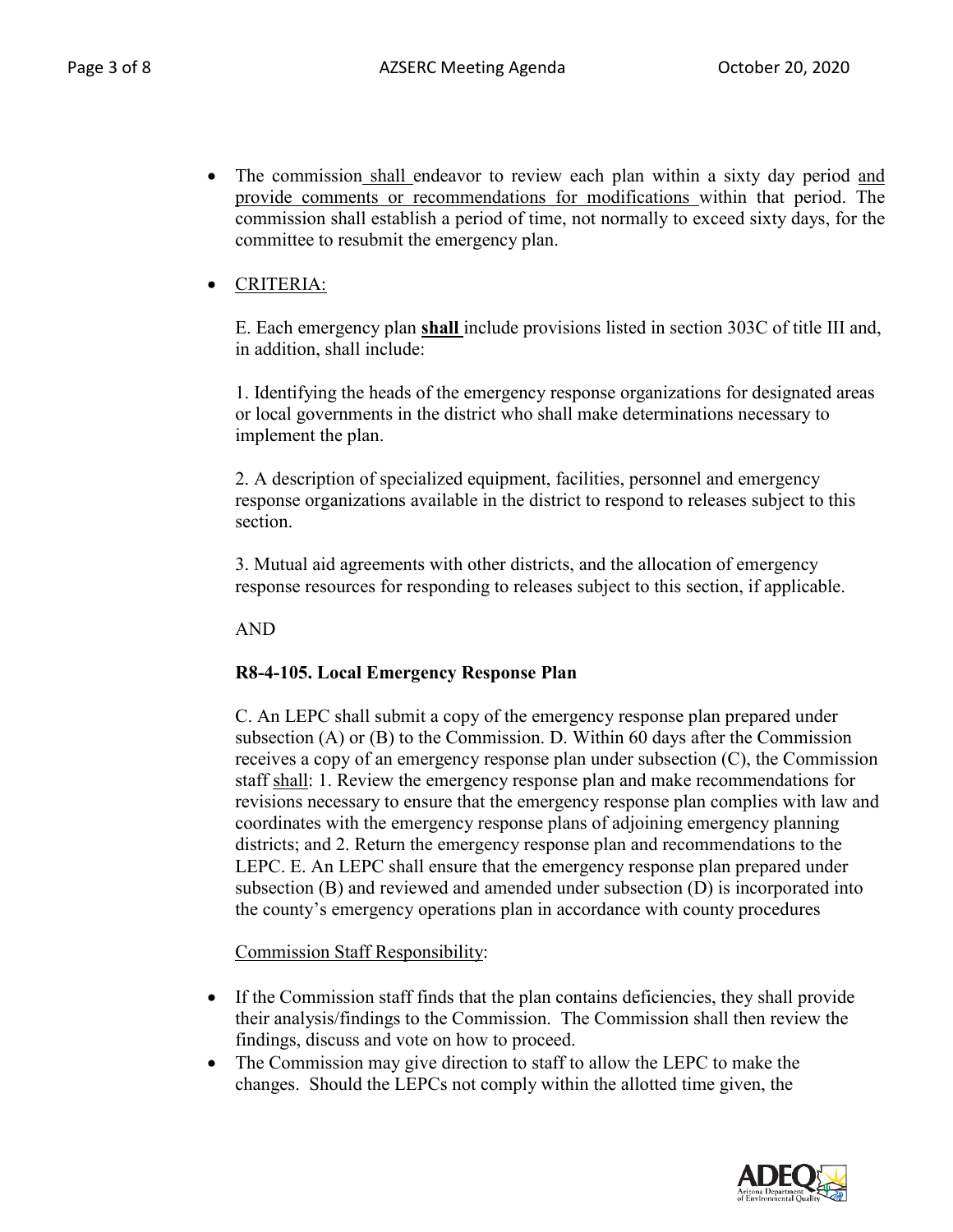Commission will then discuss and vote on how to proceed regarding the noncompliant LEPC.

- a. Discussion Action
- **E. ACTION ITEM 5**: Research establishing subcommittees (AZSERC members) for review of emergency response plans. Identify what this might accomplish. …………..**Michele Martinez**

The Commission may create subcommittees to review emergency response plans. The subcommittee may consist of one or more members of the Commission. The subcommittee may assign AZSERC staff to review the emergency response plans. Staff may then hold a meeting with the subcommittee member(s) to review their findings. They may need to set two meetings per year and should establish a time frame to meet the December deadline.

*Note -The subcommittee itself is not subject to the Open Meeting Law unless more than one member of the Commission is on the subcommittee.* 

**Option 1**: The Commission may vote to assign one member of the Commission to a subcommittee. The Commission member could then meet with staff members to review emergency response plans, discuss findings and prepare recommendations for the Commission. This option **is not** subject to the Open Meeting Law. The subcommittee member will present the information to the Commission at the next regular meeting.

**Option 2**: The Commission may vote to assign more than one Commission member to the subcommittee. The subcommittee members may meet with staff to review emergency response plans, discuss findings and prepare recommendations. They may not vote or make any decisions on behalf of the Commission during these meetings. This option **is** subject to the Open Meeting Law. The subcommittee members will present the information to the Commission at the next regular meeting.

**Option 3:** The Executive Director may assign a specific member(s) of the Commission the task of researching how other states conduct reviews of ERPs. The member(s) would present their findings and make recommendations to the Commission as to how to proceed when reviewing the plans.

**Option 4**: The Executive Director may contact other SERC heads and find out how they conduct their emergency response plan reviews.

**What establishing subcommittees would accomplish:** The subcommittee assists in managing the workload of the Commission. Select members of the Commission (one or more) and AZSERC staff who are best able to accomplish the task as well as have expertise in emergency response plans would ensure compliance with A.R.S §49-125 E and AAC R8-4-105. The subcommittee would establish the ground work, provide findings and make thorough recommendations to the Commission.

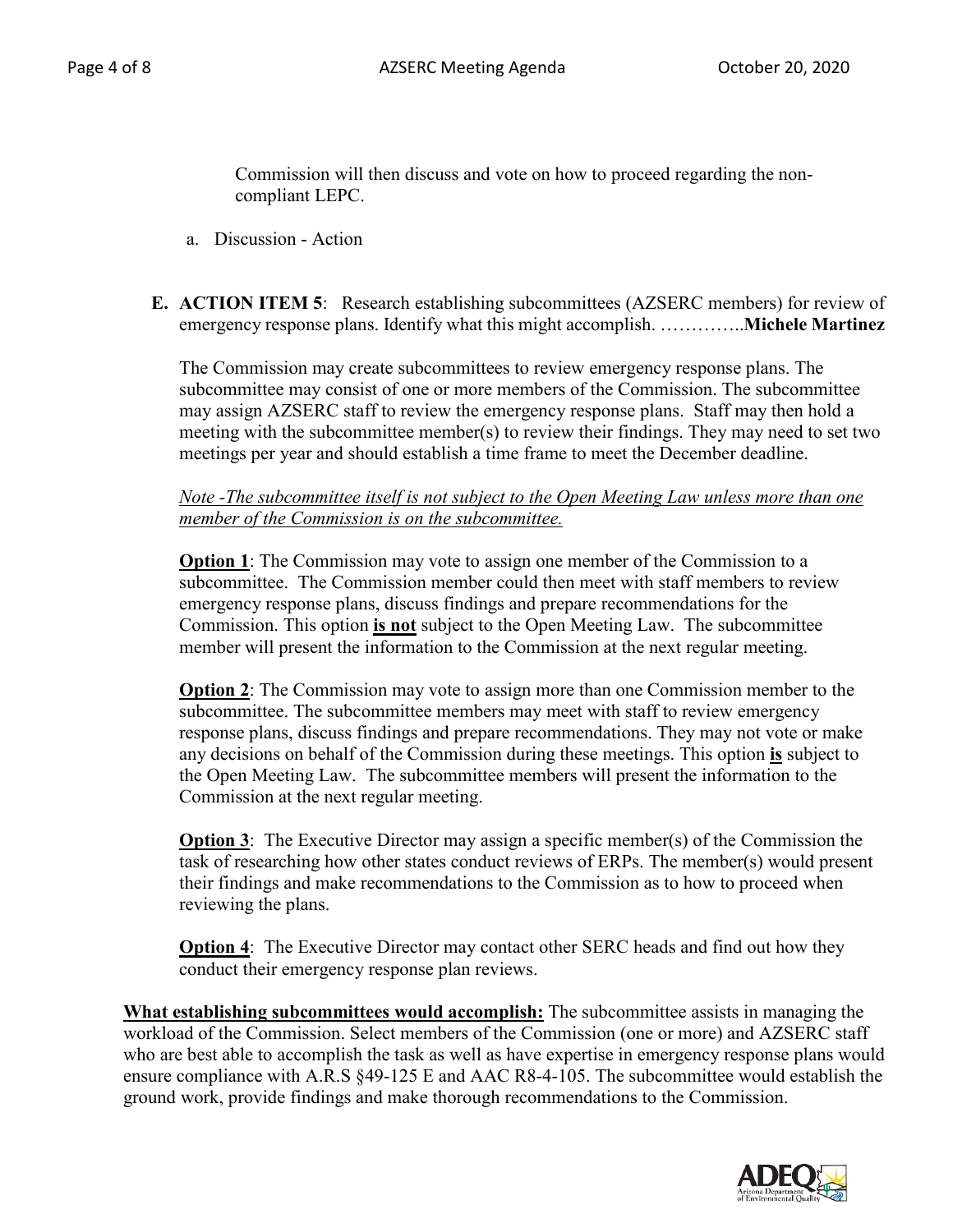The Commission has a responsibility to adhere to the statue and rule: According to A.R.S. §49-125 – B. **Comprehensive emergency response plans and** AAC R8-4-105 **Emergency Response Plan –** D. the Commission shall:

- 1. Review the plan and make recommendations to the committee on revisions that may be necessary to ensure that it meets the requirements of this article or any rules adopted under this article.
- 2. The commission shall further ensure that the plan is coordinated with the emergency response plans of adjoining emergency planning districts as applicable.
- 3. Within 60 days after the Commission receives a copy of an emergency response plan under subsection ( C), Commission staff shall:
	- *a.* Review the emergency response plan and make recommendations for revisions necessary to ensure that the emergency response plan complies with law and coordinates with the emergency response plans of adjoining emergency planning districts; and
	- *b.* Return the emergency response plan and recommendations to the LEPCs.
	- a. Discussion Action
	- **F. ACTION ITEM 7**: Research if an LEPC is considered "not valid" due to lack of membership or does not meet the minimum group criteria as established in A.R.S. §49-124. Establish how the Commission should handle this situation. **……………………………….Michele Martinez**

LEPCs must be in compliance with A.R.S. §49-124 B. and must have minimum representation from each of the groups or organizations identified.

If the LEPCs are not meeting the minimum requirements the Commission shall give written notification to the LEPC with a timeline to become compliant. If the LEPC cannot meet the timeline the Commission may use its authority under A.R.S. §49-124 D. *The commission, as it deems appropriate, may modify its designations of emergency planning districts or its appointments to the emergency planning committees.*

If the LEPCs find that there is no interest from specific group members or if there are LEPCs who are not participating in accordance with the provisions of A.R. S. Title 49, Chapter 1, Article 2 the Commission can remove the LEPC and merge it with another district. Some LEPC districts may be too small and a merger may be necessary.

The Executive Director may send out a letter to the LEPCs requesting they become compliant within a specific timeline. Or the Commission may put the LEPCs on the Agenda for the Commission to discuss and make recommendations, provide remedies or other options regarding those LEPCs who are not compliant with their membership and/or who are under performing.

Any process should be voted on by the Commission.

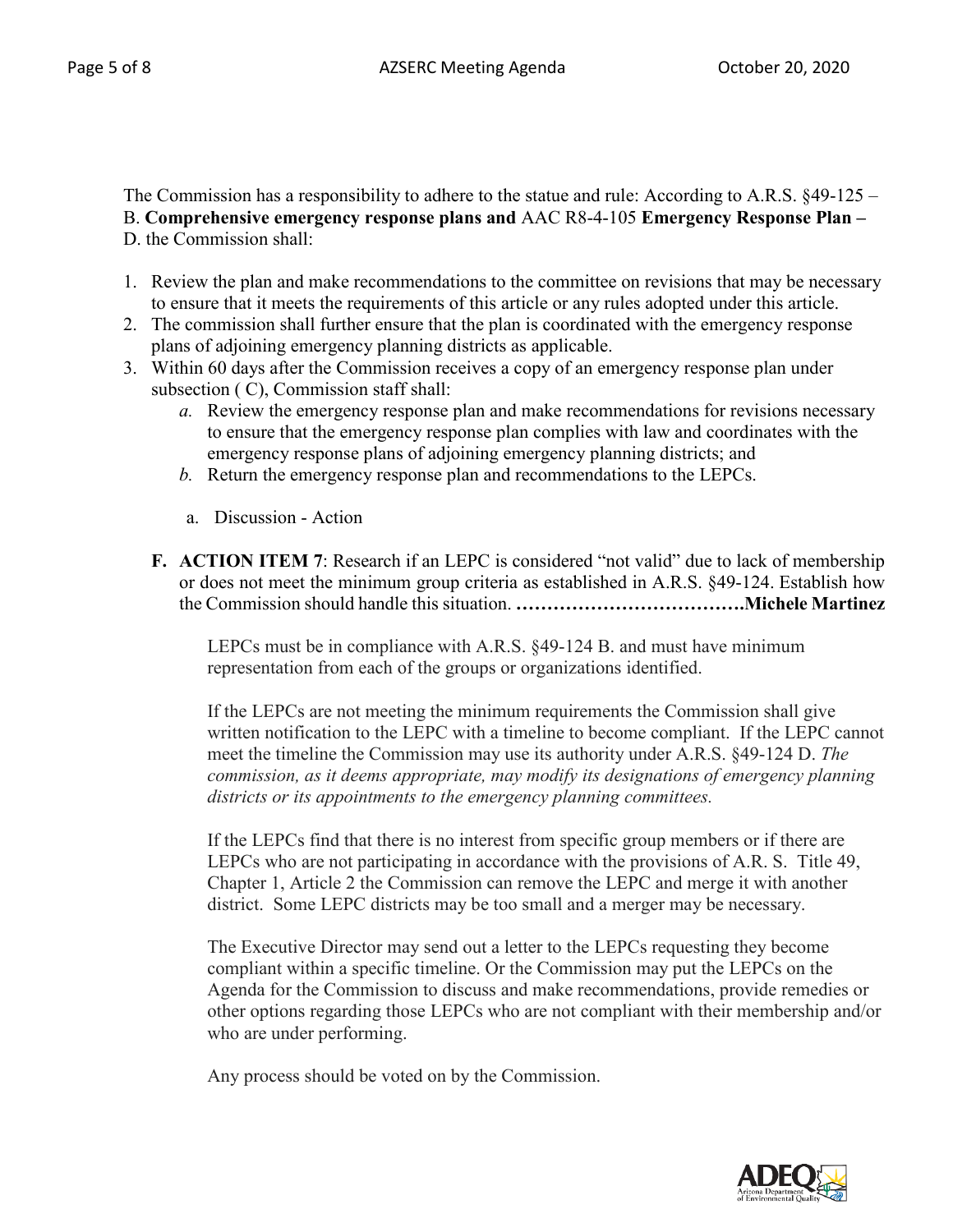The statue references required group memberships that must be adhered to. The Commission has final authority if there is no other remedy proposed by the LEPCs even if there are no interested parties from the groups. The Commission has the authority to disband or reorganize the LEPCs. This action includes those LEPCs who are not active. Ultimately, the Commission has the authority to fire the LEPC. Once the Commission is informed of any LEPC that is underperforming it is the Commission's responsibility to determine how proceed.

- a. Review of proposed letter from AZSERC Executive Director
- b. Review of those LEPCs that are currently not in compliance
- c. Discussion Action
- **G. ACTION ITEM 8**: Follow up on LEPCs request for further clarification on LEPC questions to AZSERC Commission #'s 2, 3, 7, 8, and 10. See questions below:

2. If an LEPC member misses three meetings and are voted out of the LEPC, does the Commission need to affirm this action?

**UPDATED answer:** No. The Commission does not need to affirm this action. The Commission ratifies the primary voting member of each group only. There is no limit as to the number of members an LEPC can have in each group or on the LEPC, or the number of alternates for each group. It should be noted that to be in compliance with the Open Meeting Law a majority of the voting members or 50% plus 1 of the primary (or alternate)voting members is required to be present in person, by phone or video to establish a quorum.

3. Do the LEPCs need to make provisions for attendance voting members in the event a voting member is not present? Would the Commission "pre-approve" voting alternates?

**Updated Answer: No.** The primary voting member can designate an alternate. The alternate does not have to be the same one for every meeting, as long as the LEPC is given prior notification (preferably in writing) as to who will be present at the meeting on their behalf. The Commission does not have to approve alternate members. The notification can be done "last minute" under emergency circumstances. It is a matter of good record keeping to have the alternate notification in writing, or at least on the record in the meeting minutes. During roll call – verify a quorum has been established and identify any alternates to include name and title. This will serve as public record and complies with the Open Meeting Law.

7. Do the new changes outlined in A.R.S. §49-124 and A.R.S. §49-125 affect the LEPCs bylaws?

**Updated Answer: Yes -** The LEPC bylaws should reflect current A.R.S. Title 49, Chapter 1, Article 2 language. As well as memberships and quorum. The hierarchy follows as such: Statute, Rule, Bylaws. The Bylaws do not supersede the Rule or Statute.

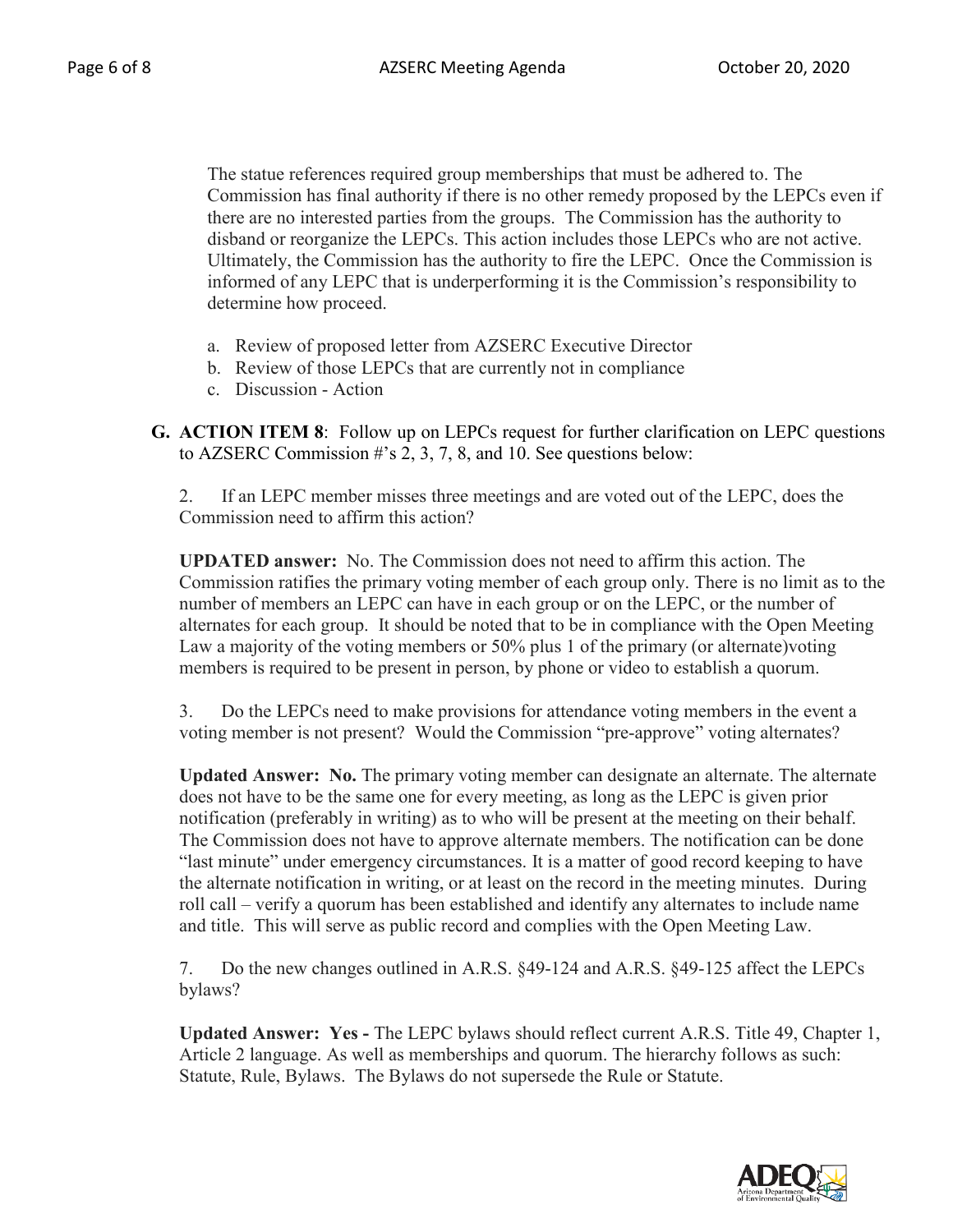8. What is the process for advising the Commission of new members, voted out members and providing emergency plans?

**Updated answer:** The process for new members has already been established. The process for emergency response plans will be resolved when the Commission votes on subcommittees or votes on a specific process. The information will be presented to the LEPCs once approved.

10. What are the "trigger" points regarding changes to an emergency plan? What determines which minor changes are and which are major changes?

**Updated Answer:** Any changes that have occurred (i.e. COVID-19), new chemical reporting requirements, new manufacturing/processing plants or businesses in the area, may trigger a change in emergency response plans.

It is good housekeeping for the LEPCs and the Commission to ensure that the emergency response plans are current as well as relevant. Make sure that the contact information for emergencies are up to date.

General approach for all Emergency Response Organizations is to prepare for a crisis or an emergency. This provides time for the organizations to think about them beforehand and determine how they would handle the crisis and how they should respond to the situation. It is important that this is routinely discussed.

| a. Discussion/Review |
|----------------------|
|                      |

|                         | a. Discussion/Review |  |  |
|-------------------------|----------------------|--|--|
| 8.                      |                      |  |  |
|                         | a. Discussion/Review |  |  |
|                         |                      |  |  |
|                         | a. Discussion/Review |  |  |
| 10. Future Agenda Items |                      |  |  |

# 11. **Call to the Public**